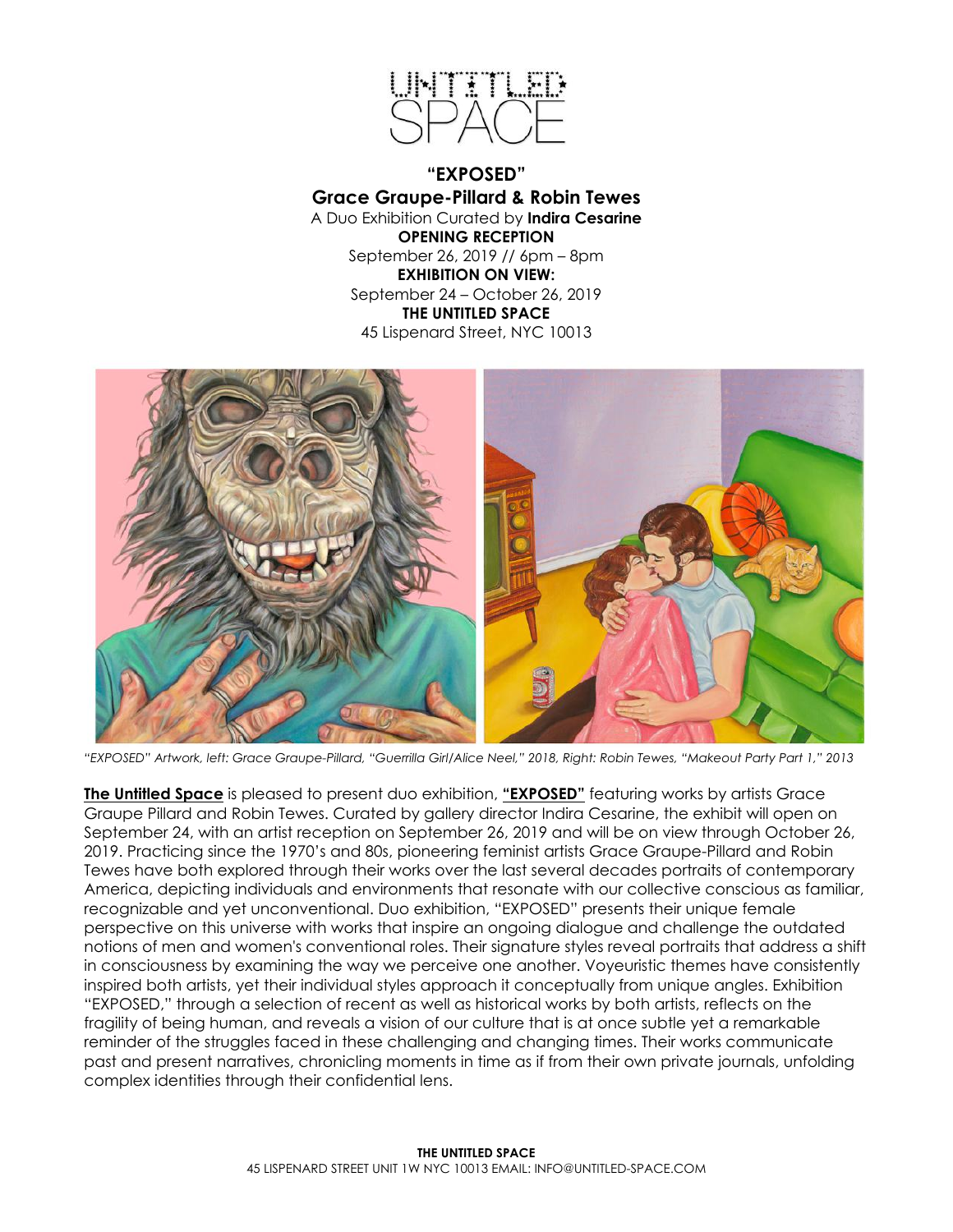

*From left to right: Grace Graupe-Pillard, "Norman," 1980, "Word Portrait: In Carl's Words," 1992, "Andrea," 1980.*

In Graupe-Pillard's realist portraits and paintings of nudes, the backgrounds are stripped bare as are the subjects. The naked and larger than life portraits give her an opportunity to emphasize the subject's individualism, as well as address the human condition and aging process. States the artist, "I metaphorically dissolve into my subjects. I am admittedly a "voyeur" in the sense that I like observing something that is considered to be private. I feel that voyeurism in the context of art requires a penetrating look at the human physiognomy - be it the face or the naked body fully exposed conjoined through the medium of paint, a sensual phenomenon that occurs when I work without restraint, without self-consciousness, taking poignant risks that reveal a shared humanity."



*From left to right: Grace Graupe-Pillard, "Dillon Portrait of the Artist as a Young Man," 2016, "Jasmine Holding Gold Grill," 2016, "Reflections\_Spencer," 2017*

Graupe-Pillard has concentrated on portraiture since her early charcoal drawings which she exhibited at The Drawing Center, NYC in 1981. Her work, which has been exhibited at notable institutions such as MOMA PS1 and galleries including Cheim & Read Gallery (NY) and Carl Hammer Gallery (Chicago), has evolved from over the years from pastels to large-scale oil paintings and installations of people who she describes as "having not been integrated into mainstream society." Her more recent paintings, inspired by selfies and iPhone photographs, attempt to convey the vitality and diversity of 21st century contemporary culture while capturing the ineffable moments in our lives. "The sensuality and radiant beauty of youth and ethnic diversity are depicted in my choice of subjects, as well as the ravages of time which are imprinted on our being. All stages of life are filled with humanity that both elevates and dissipates the spirit."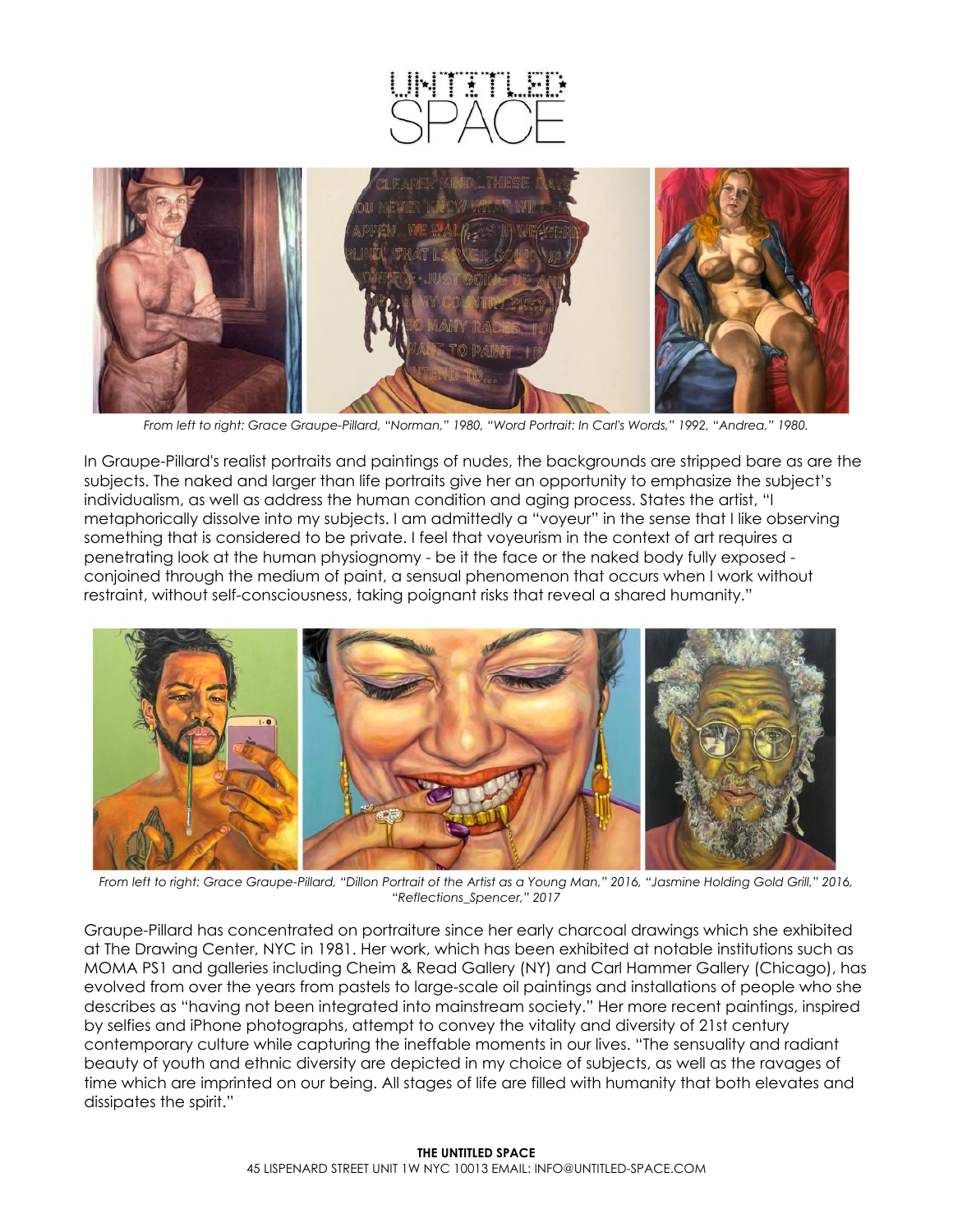



*From left to right: Robin Tewes, "Movie Theatre #6 I'm Sorry," 2019, "House Project," 1998-2002, "Makeout Party Part 2," 2013*

Robin Tewes's work reflects not only the artist's expression of her inner thoughts and feelings but also her fascination with the interconnection of interior and exterior spaces. Her paintings invoke a complex and often surreal narrative of voyeurism that draws the viewer into an intimate dialogue. "I'm interested in how much a single narrative moment can tell us about our selves and the culture we live in. My work is involved with expressing paradoxical truths and the short stories have psychological theory. I think of the world as a stage, loaded with images that I'm interested in redefining or evaluating, so that I become the voyeur along with the viewer. Repeated images such as brick, plants, crumpled paper, windows and sky, reflect the surreal subtleties that lurk in the mundane and peripheral experience of contemporary life," states Tewes. The walls or backgrounds of her paintings are minimal, but at a closer glance are covered with words and images scratched or painted on the surface. Her intention is that nothing is what it seems, especially at first glance.



*From left to right: Robin Tewes* "I'm A Good Listener," 2012, "Her Story," 2010, " All I Want Is My Equal," 2010

The Queens-born, New York City-based artist Robin Tewes, known since the early 1980s for her representational paintings of frozen and narrative-like moments, has shown her work in numerous solo exhibitions as well as museums including P.S. 1, the Museum of Modern Art, the Whitney Museum, and The Drawing Center. Tewes paints everyday people and domestic interiors in a precise, almost deadpan style that *Artforum* critic Ronny Cohen called "searingly direct" in its presentation of information and emotional impact. She often incorporates subtle, graffiti-like text into her paintings, suggesting pointed or disquieting thoughts, conversations or social commentary on the scene being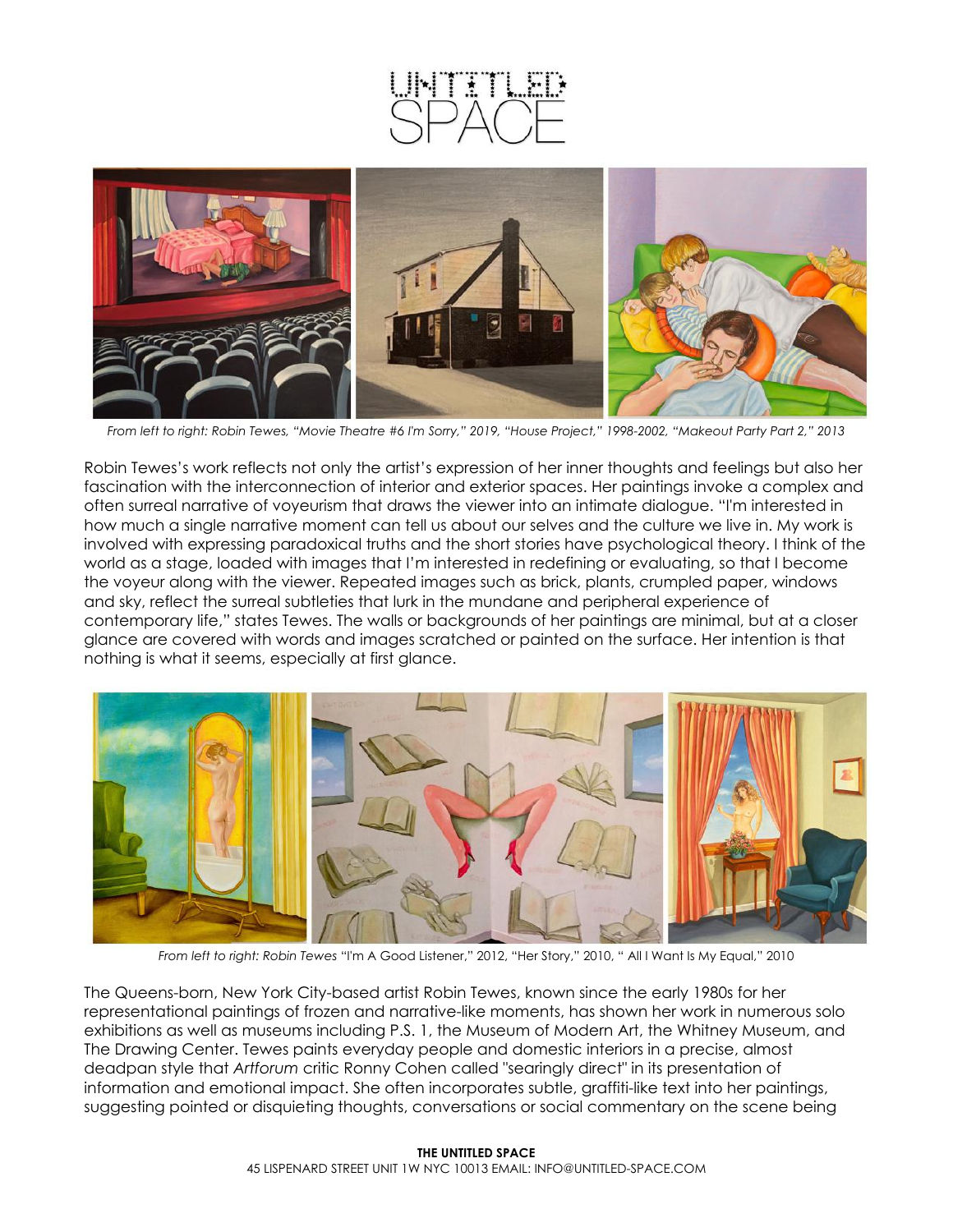

portrayed. *ARTnews'* Barbara Pollack described Tewes's work as maintaining "an edgy balance between surrealism and soap opera." In addition to her art practice, Tewes has worked as an educator, lecturer, curator and activist. She has contributed socially-minded works to numerous exhibitions and benefits focusing on issues including women's reproductive rights, human trafficking, aggression, environmentalism, and the Iraq War. Tewes has long been rumored to be one of the original members of the controversial, anonymous feminist collective the Guerrilla Girls, known as member "Alice Neel."

## **ARTIST BIOGRAPHIES**

## **Grace Graupe Pillard**

Grace Graupe Pillard has exhibited her artwork throughout the USA with one-person exhibitions in Hartford, CT., Jackson MS., Chicago Ill., Newark, NJ, in addition in NYC at The Proposition, Bernice Steinbaum, Donahue/Sosinski and Hal Bromm as well as The Frist Center in Nashville, TN, The NJ State Museum and the NJ Center for Visual Arts. In 2015 and 2006, she had solo exhibits at Carl Hammer Gallery in Chicago; other solo exhibitions were at Payne Gallery at Moravian College, PA., Aljira Gallery, Newark, NJ., and Rider University, NJ. Graupe Pillard has exhibited her work in group exhibitions at P.S.1, P.S. 122, The Drawing Center, and Cheim/Read Gallery among others and as has been the recipient of many grants including four from The NJ State Council on the Arts, as well as from The National Endowment for the Arts. She has received Public Art commissions from Shearson Lehman /American Express, AT&T, KPMG, Wonder Woman Wall at The Port Authority Bus Terminal, Robert Wood Johnson Hospital, New Brunswick, NJ. Commissions from NJ Transit for the Hudson-Bergen Light Rail Transit System at Garfield Station in Jersey City, and 2nd Street Station in Hoboken, and Aberdeen-Matawan Station in Aberdeen, NJ. Her work has been written about in *The Village Voice, The NY Times, Art News, The Star-Ledger, Newsday, Flash Art, Artforum, Art in America, Arts,* and *Tema Celeste.*

### **Robin Tewes**

Celebrated artist Robin Tewes was born in Queens New York in 1950. She received her BFA from Hunter College in 1978 and her MST from Pace University in 2012. She is the Recipient of many notable and prestigious awards, including the 2008 Pollock-Krasner Foundation Painting Award, the 2007 Adolph and Esther Gottlieb Award, and the 2004 and 1989 New York Foundation for the Arts-Painting. Selected solo exhibitions include Wright Gallery, Adam Baumgold Gallery, Headbones Gallery, Klapper Hall Gallery, Bill Maynes Gallery, John Weber Gallery. Some group exhibitions include: at P.S. 1, P.S. 122 Painting Association, The Drawing Center, Aldridge Museum, Whitney Museum, Museum of Modern Art, Hunterdon Museum. Tewes is interested in how much a single narrative moment can tell us about ourselves. Became a founding member of P.S122 Painting Association and now on the Board of Directors. She has been included recently in the Smithsonian Archives of American Art. Her work has been recognized and written about in NY Times, Village Voice, The Drawing Society, Soho News, Artforum, Artiness, Art in America, Tema Celeste, and Arts to name a few.

# **ABOUT THE UNTITLED SPACE:**

The Untitled Space is an art gallery located in Tribeca, New York in a landmark building on Lispenard Street. Founded in 2015 by artist Indira Cesarine, the gallery features an ongoing curation of exhibits of emerging and established contemporary artists exploring conceptual framework and boundary pushing ideology through mediums of painting, sculpture, printmaking, photography, video and performance art. The gallery is committing to exploring new ideas vis-à-vis traditional and new mediums and highlights a program of women in art as well as special events aligned with our creative vision.